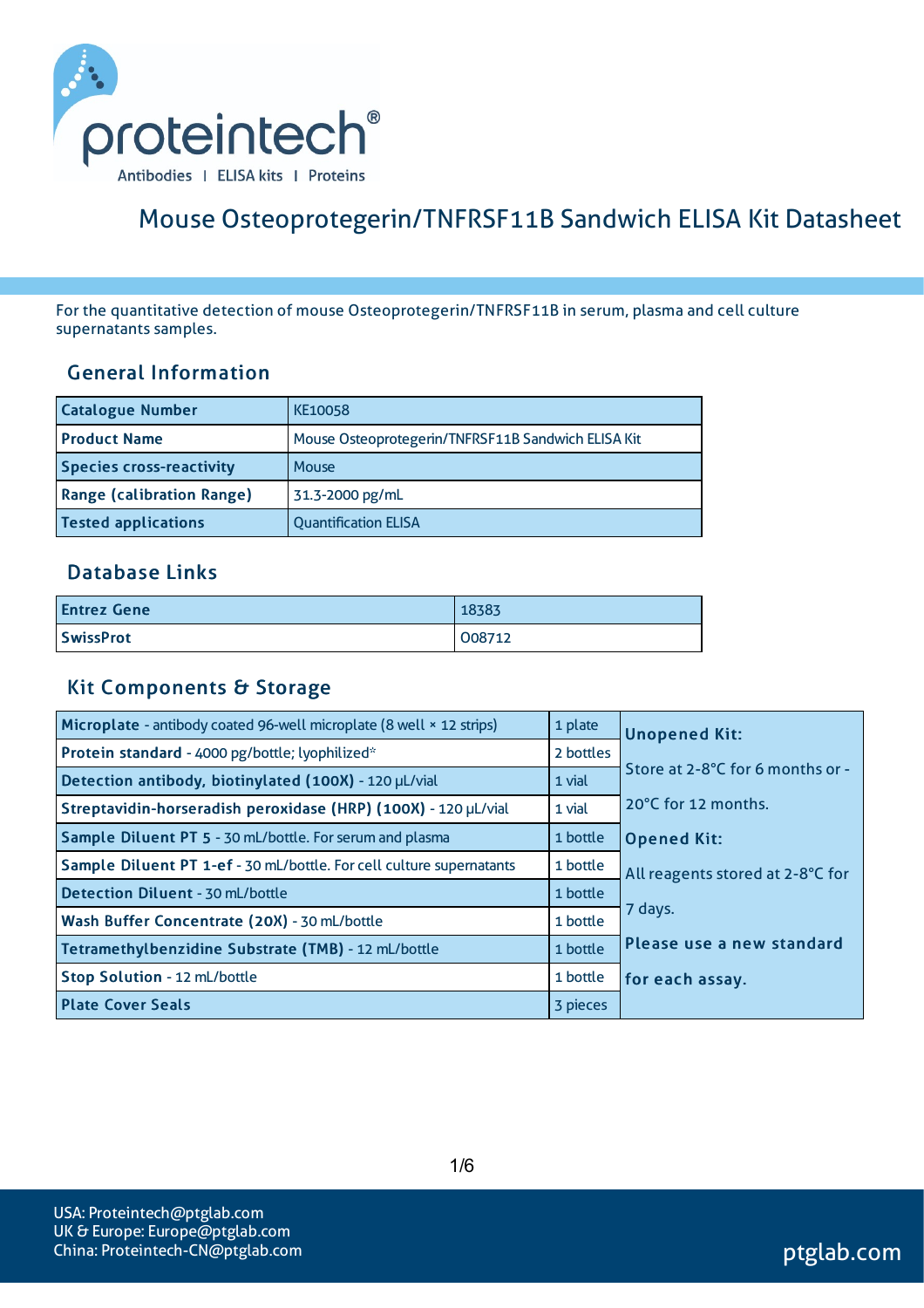#### NB: Do not use the kit after the expiration date.

Sample Diluent PT 5 is for protein standard, serum and plasma samples. Sample Diluent PT 1-ef is for protein standard and cell culture supernatants samples. Detection Diluent is for Detection antibody and Streptavidin-HRP. \*Add 2 mL Sample Diluent PT 5 or PT 1-ef in protein standard. Thisreconstitution gives a stock solution of 2000 pg/mL.



| Add # µL of Standard<br>diluted in the previous<br>step | $\equiv$     | $500 \mu L$ | 500 µL      | 500 µL | 500 µL      | $500 \mu L$ | 500 µL |
|---------------------------------------------------------|--------------|-------------|-------------|--------|-------------|-------------|--------|
| # µL of Sample Diluent<br>PT 5 or PT 1-ef               | $2000 \mu L$ | 500 µL      | $500 \mu L$ | 500 µL | $500 \mu L$ | $500 \mu L$ | 500 µL |
|                                                         | "sd7"        | "sd6"       | "sd5"       | "sd4"  | "sd3"       | "sd2"       | "sd1"  |

#### Product Description

KE10058 is a solid phase sandwich Enzyme Linked-Immuno-Sorbent Assay (Sandwich ELISA). The mouse Osteoprotegerin/TNFRSF11B ELISA kit isto be used to detect and quantify protein levels of endogenous mouse Osteoprotegerin/TNFRSF11B. The assay recognizes mouse Osteoprotegerin/TNFRSF11B. An antibody specific for mouse Osteoprotegerin/TNFRSF11B has been pre-coated onto the microwells. The mouse Osteoprotegerin/TNFRSF11B protein in samples is captured by the coated antibody after incubation. Following extensive washing, another antibody of biotinylated specific for mouse Osteoprotegerin/TNFRSF11B is added to detect the captured mouse Osteoprotegerin/TNFRSF11B protein. For signal development, Streptavidin-HRP is added, followed by Tetramethyl-benzidine (TMB) reagent. Solution containing sulfuric acid is used to stop color development and the color intensity which is proportional to the quantity of bound protein is measurable at 450 nm with the correction wavelength set at 630 nm.

#### Background

Osteoprotegerin (OPG), also known as TNFRSF11B or OCIF, is a member of the tumor necrosisfactor receptorsuper family (TNFRSF). It is a secreted glycoprotein that inhibits osteoclastogenesis and isinvolved in the regulation of bone density. Osteoprotegerin acts as decoy receptor for receptor activator of nuclear factor-kappa B ligand (RANKL) and neutralizesits function in osteoclastogenesis. Osteoprotegerin may function as a soluble decoy receptor for tumor necrosisfactor (TNF)-related apoptosisinducing ligand (TRAIL) and inhibits TRAIL-induced apoptosis. TRAIL blocks osteoprotegerin mediated inhibition of osteoclastogenesis.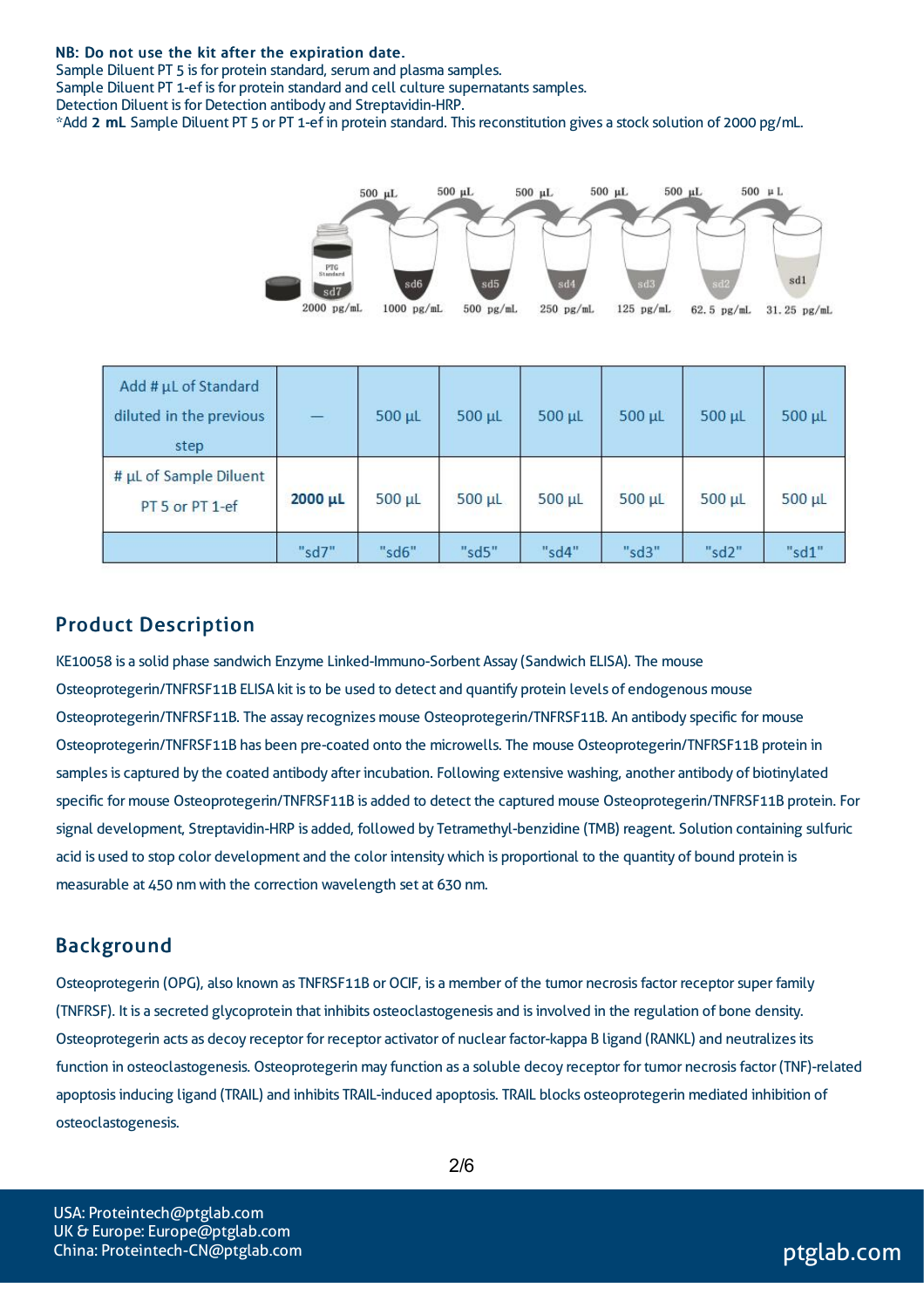## Sample Preparation

Different samples may require proper dilution to fall within the range of the assay. The serum, plasma and cell culture supernatants is better to be diluted 1:2 or 1:4 before assay.

### Safety Notes

This product is sold for lab research and development use ONLY and not for use in humans or animals. Avoid any skin and eye contact with Stop Solution and TMB. In case of contact, wash thoroughly with water.

### Assay Procedure Summary

| Step           | Reagent                                                                                          | Volume      | <b>Incubation</b> | Wash        | <b>Notes</b>                 |  |  |
|----------------|--------------------------------------------------------------------------------------------------|-------------|-------------------|-------------|------------------------------|--|--|
| 1              | <b>Standard and Samples</b>                                                                      | $100 \mu L$ | 120 min           | 4 times     | Cover Wells incubate at 37°C |  |  |
| $\overline{2}$ | <b>Diluent Antibody Solution</b>                                                                 | $100$ $\mu$ | 60 min            | 4 times     | Cover Wells incubate at 37°C |  |  |
| 3              | <b>Diluent HRP Solution</b>                                                                      | $100 \mu L$ | 40 min            | 4 times     | Cover Wells incubate at 37°C |  |  |
| 4              | <b>TMB Substrate</b>                                                                             | $100 \mu L$ | 15-20 min         | Do not wash | Incubate in the dark at 37°C |  |  |
| 5              | <b>Stop Solution</b>                                                                             | $100 \mu L$ | 0 min             | Do not wash | $\overline{\phantom{a}}$     |  |  |
| 6              | Read plate at 450 nm and 630 nm immediately after adding Stop solution. DO NOT exceed 5 minutes. |             |                   |             |                              |  |  |

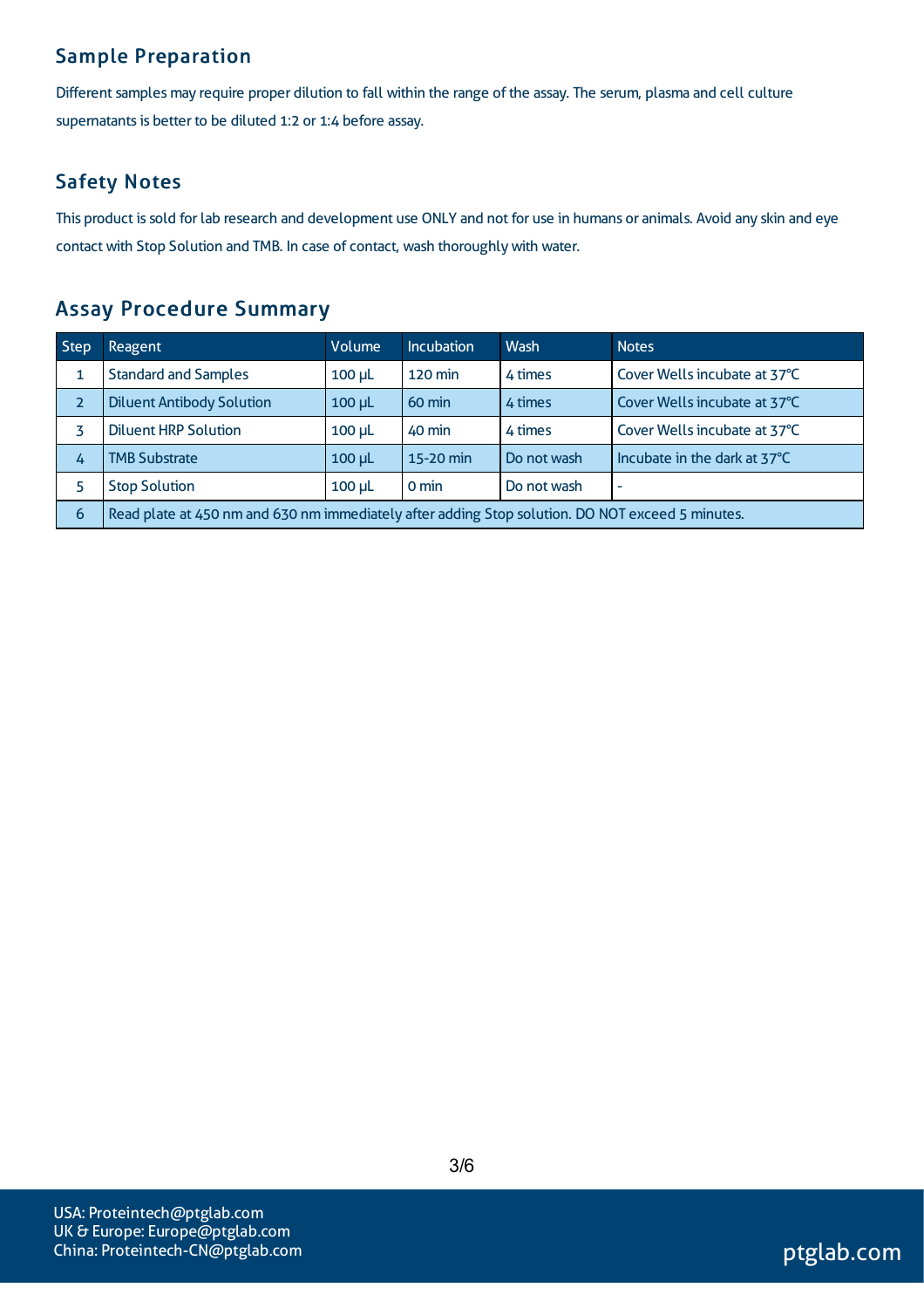### Example data

These standard curves are provided for demonstration only. A standard curve should be generated for each set of samples assayed.



| (pg/mL) | 0.D            | <b>Average</b> | <b>Corrected</b> |
|---------|----------------|----------------|------------------|
| O       | 0.071<br>0.068 | 0.070          |                  |
| 31.3    | 0.182<br>0.173 | 0.178          | 0.108            |
| 62.5    | 0.263<br>0.255 | 0.259          | 0.189            |
| 125     | 0.399<br>0.378 | 0.389          | 0.319            |
| 250     | 0.675<br>0.651 | 0.663          | 0.593            |
| 500     | 1.123<br>1.047 | 1.085          | 1.015            |
| 1000    | 1.695<br>1.662 | 1.679          | 1.609            |
| 2000    | 2.531<br>2.424 | 2.478          | 2.408            |



| (pg/mL) | 0.D            | <b>Average</b> | Corrected |
|---------|----------------|----------------|-----------|
| 0       | 0.073<br>0.069 | 0.071          |           |
| 31.3    | 0.14<br>0.138  | 0.139          | 0.068     |
| 62.5    | 0.209<br>0.207 | 0.208          | 0.137     |
| 125     | 0.341<br>0.319 | 0.330          | 0.259     |
| 250     | 0.553<br>0.562 | 0.558          | 0.487     |
| 500     | 0.925<br>0.917 | 0.921          | 0.85      |
| 1000    | 1.591<br>1.567 | 1.579          | 1.508     |
| 2000    | 2.426<br>2.405 | 2.416          | 2.345     |

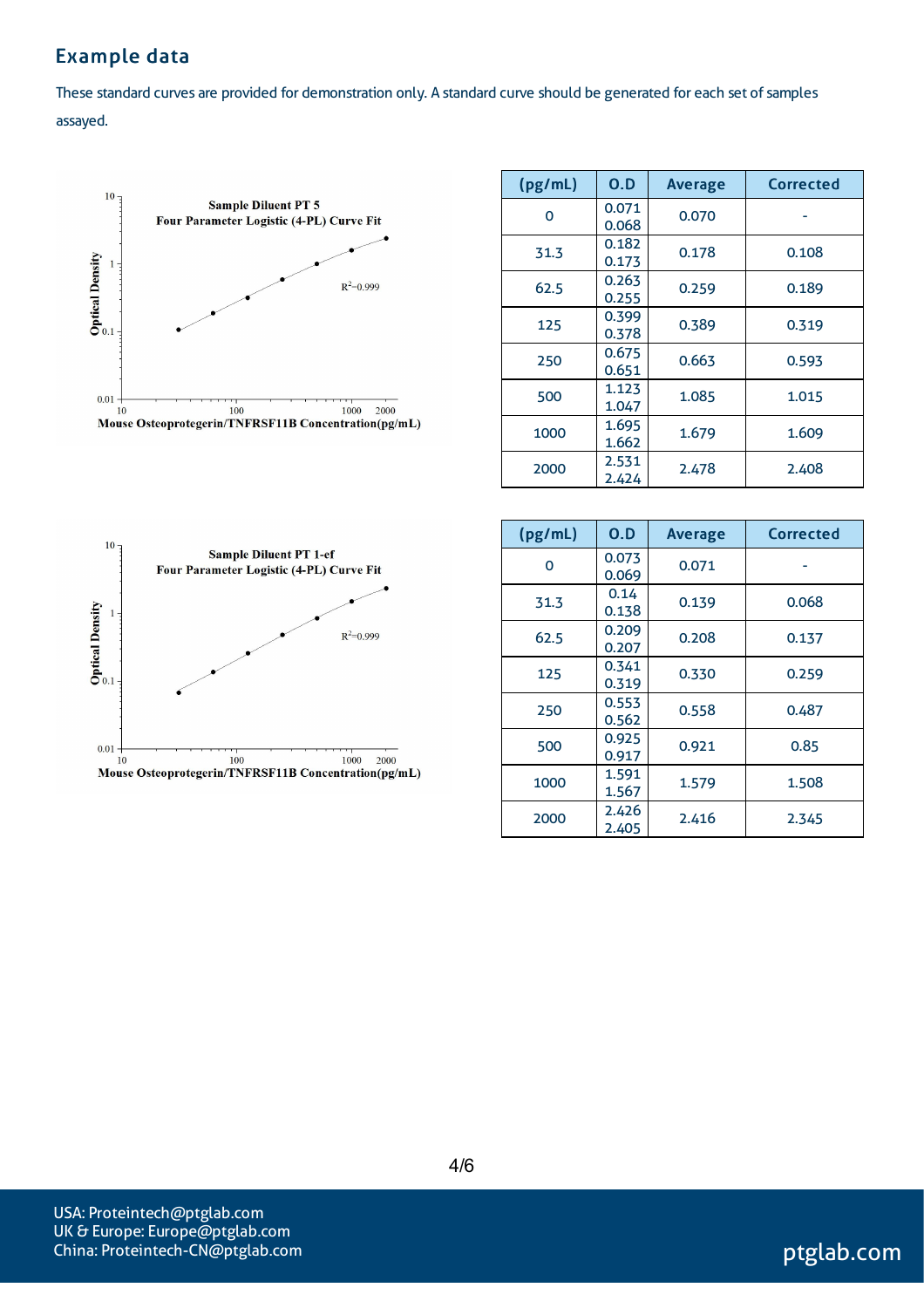## Precision

Intra-assay Precision (Precision within an assay) Three samples of known concentration were tested 20 times on one plate to assessintra-assay precision.

Inter-assay Precision (Precision between assays) Three samples of known concentration were tested in 24 separate assaysto assessinter-assay precision.

| <b>Intra-assay Precision</b> |    |              |           |        |        | <b>Inter-assay Precision</b> |              |           |     |
|------------------------------|----|--------------|-----------|--------|--------|------------------------------|--------------|-----------|-----|
| Sample                       | n  | Mean (pg/mL) | <b>SD</b> | $CV\%$ | Sample | 'n                           | Mean (pg/mL) | <b>SD</b> | CV% |
|                              | 20 | 48.0         | 1.7       | 3.5    |        | 24                           | 46.6         | 1.8       | 3.9 |
|                              | 20 | 207.5        | 4.9       | 2.3    |        | 24                           | 195.6        | 9.3       | 4.7 |
|                              | 20 | 859.6        | 25.6      | 3.0    |        | 24                           | 806.4        | 36.0      | 4.5 |

#### Recovery

The recovery of Osteoprotegerin/TNFRSF11B spiked to three different levels in four samples throughout the range of the assay in various matrices was evaluated.

| Sample Type             |      | Average% of Expected | Range (%) |
|-------------------------|------|----------------------|-----------|
|                         | 1:8  | 97                   | 73-122    |
| Mouse serum             | 1:16 | 102                  | 96-121    |
|                         | 1:2  | 102                  | 73-114    |
| Cell culture supernates | 1:4  | -95                  | 80-106    |

### Sample Values

#### Serum/Plasma

Sixteen individual mouse serum samples were evaluated for the presence of mouse Osteoprotegerin/TNFRSF11B in this assay.

| Sample Type        | Mean (pg/mL) | Range (pg/mL)   |
|--------------------|--------------|-----------------|
| Mouse serum (n=16) | 2,690.2      | 2,066.4-3,200.2 |

### **Sensitivity**

The minimum detectable dose of mouse Osteoprotegerin/TNFRSF11B is 0.04 pg/mL. Thiswas determined by adding two standard deviations to the concentration corresponding to the mean O.D. of 20 zero standard replicates.